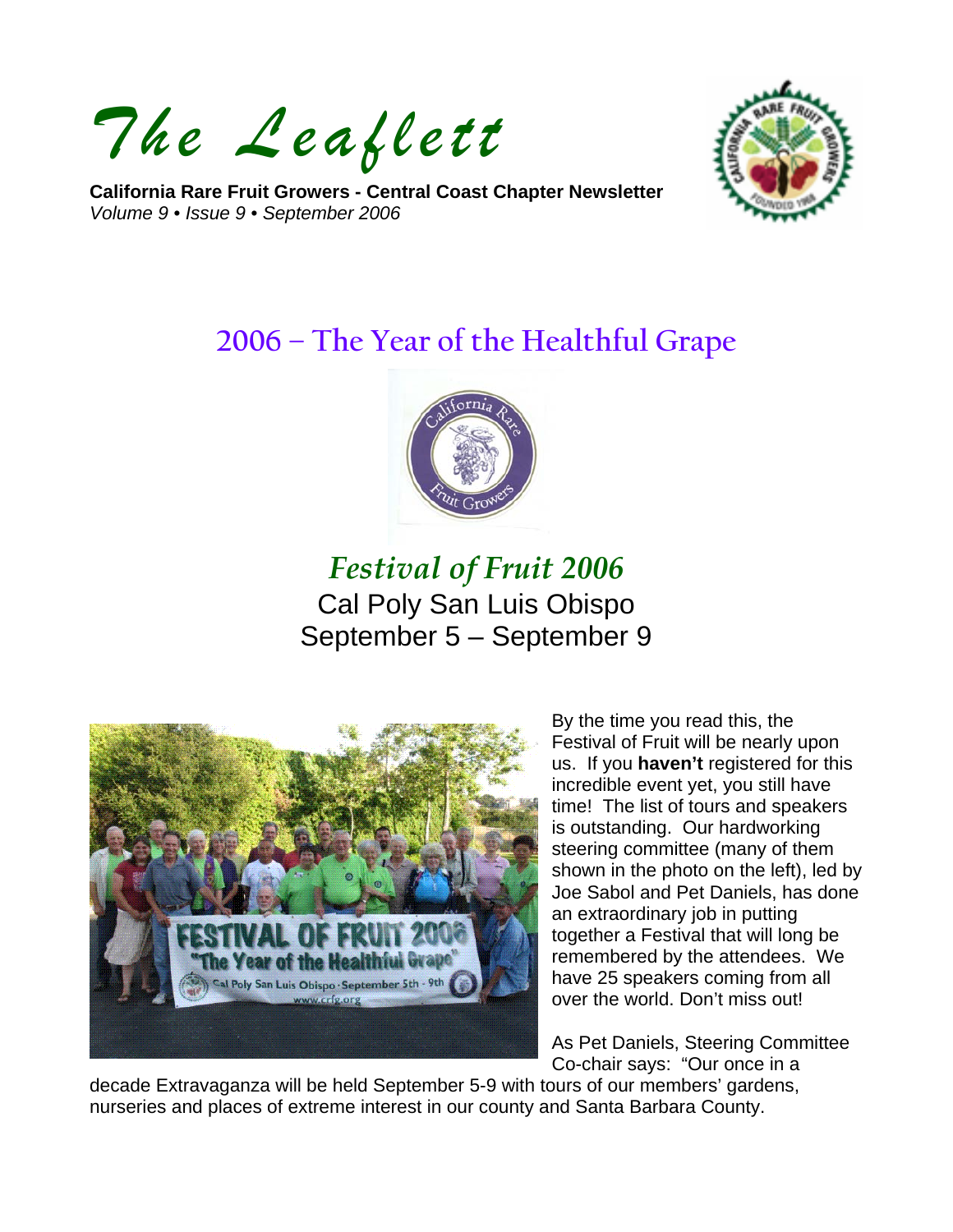It's not too late to register to attend the Festival of Fruit! For the registration fee you will be able to enjoy all the wonderful things we have planned for the past 12 months plus a FREE lunch on Saturday! We have many great FREE door prizes! We have FREE grape vines grown by our chapter subscribers for each registrant; we have a wonderful selection of speakers and tours, and a rare opportunity to hear and see our Secretary of Agriculture for the State of California! That is really special! He will be our Keynote Speaker on Friday at 1 PM in the Chumash Auditorium, on the Cal Poly Campus! On Saturday we have over 21



Break-out Sessions for you to choose from, including one taught by Markku Hakkinen, a Banana Research Scientist coming here all the way from Helsinki, Finland!

Be there or be square! Fun, fun, fun and we will be learning, too! Visit [CRFG 2006 Festival of](http://www.crfg-central.org/2006_Festival/festival_2006_home.htm)  [Fruit](http://www.crfg-central.org/2006_Festival/festival_2006_home.htm) or register with Evelyn Ruehr by contacting her at (805) 528- 0151." (That's Roger Eberhardt, our former chapter co-chair, in the photo showing off the wonderful banner that Larry Hollis designed. You can see what a professional event this is going to be!)

### **Dave Wilson Fruit Tasting Event**

What a lot of work went into the brief afternoon of fruit tasting, but the rewards were great, too! Tom Spellman and his crew from Dave Wilson Nursery arrived Friday afternoon with a trailer loaded with boxes holding 46 different varieties of fruits—all tree ripened and ready to eat! The boxes were unloaded and placed in the Cal Poly Crops Unit waiting for the doors to open for the fruit tasting event the following afternoon at 1 PM. According to their website, fruit tasting events are a Dave Wilson Nursery marketing innovation. Reports of the evaluations are published each year along with a periodic summary of several years' reports.

These reports provide a useful aid to nurseries and the home orchardist to help in the selection of the best-tasting fruit varieties.

Joe Sabol had divided the volunteers into three shifts. He'd warned that the first shift would be the busiest—and it was! Sandra Pirghaibi took time to set up the wonderful chapter history books she just finished and our chapter subscribers and visitors alike were able to peruse the books at leisure. (In Joe Sabol's photo on the right, Pet Daniels explains some event to Ed of Dave Wilson Nursery.) Thank you, Sandra!

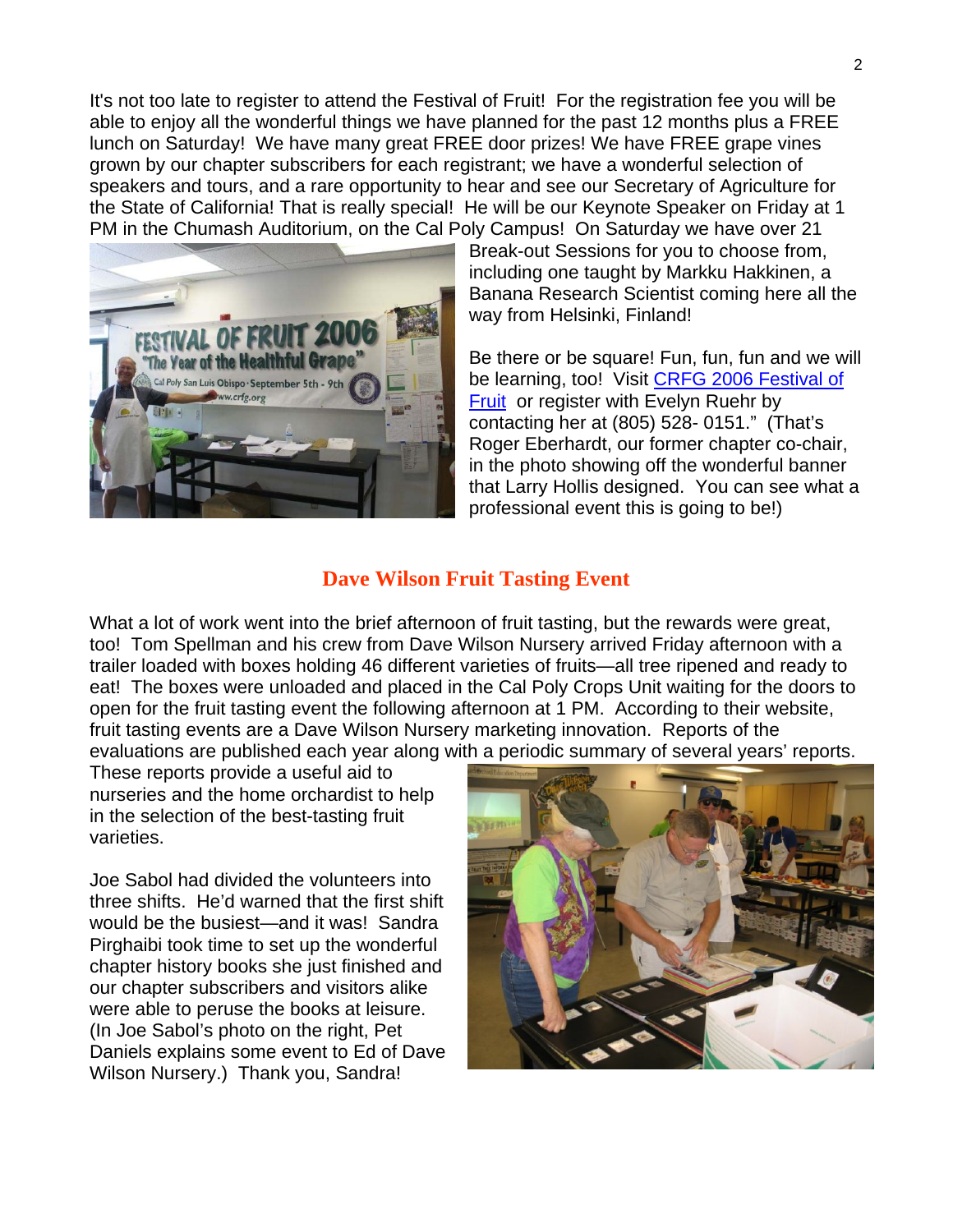Everyone ate more fruit than they probably needed to eat, but it was all so good, it was impossible have just one bite! The voting was fun, although it was difficult to choose exactly which fruit was one's favorite! Everyone seemed to have a different idea of "best" and lots of animated discussions went on over the merits of one variety over another. Several guests thought there would be more exotic fruits to taste, like mangos or guavas, because our organization is called "rare" fruit growers, but that didn't seem to stop them from tasting and enjoying the apricots, nectarines, peaches, plums, pluots, and Asian pears.

The best part of the event, in my opinion, was that the third shift cleaned up and got to take home LOTS of wonderful fruit! Dibs on third shift again next year!



Thank you to all those who helped out and for all your great CRFG spirit!

See the team photo above—which is missing a few faces of those who were lost in the orchard! Also note the photo of the wonderful signs that were installed. Marv Daniels carefully painted in the routered letters so everyone can easily read what variety of fruit the tree bears."

## **COMMUNITY ORCHARD UPDATE**

Joe Sabol reports: "We had a list of more than 15 jobs to do in the orchard today (August 8). Fourteen people came and worked hard! We had teams that worked. We had individuals working alone. We did MORE than expected and crossed off nearly every job on the list! People brought food and drink to share! T-shirts were sold! The orchard looks GREAT! Then, at 10 a.m. sharp, we had a "right thumb closure"—a very moving and inspirational ceremony.



## **Rare Fruit of the Month—Sweet Cherry**

Do you think of sweet cherries as rare fruit? Most people don't—but that is because they haven't tried growing them south of Cuesta Grade! Back in April, Joe Seals of Santa Maria asked Joe Sabol if he knew of a low-chill sweet cherry variety. (A chill hour is considered those hours in the late fall or early winter below 45 degrees Fahrenheit. In our area, trees needing 500 chill hours or less are more likely to set fruit than those needing more.) Joe Seals had "heard" that someone in Southern California was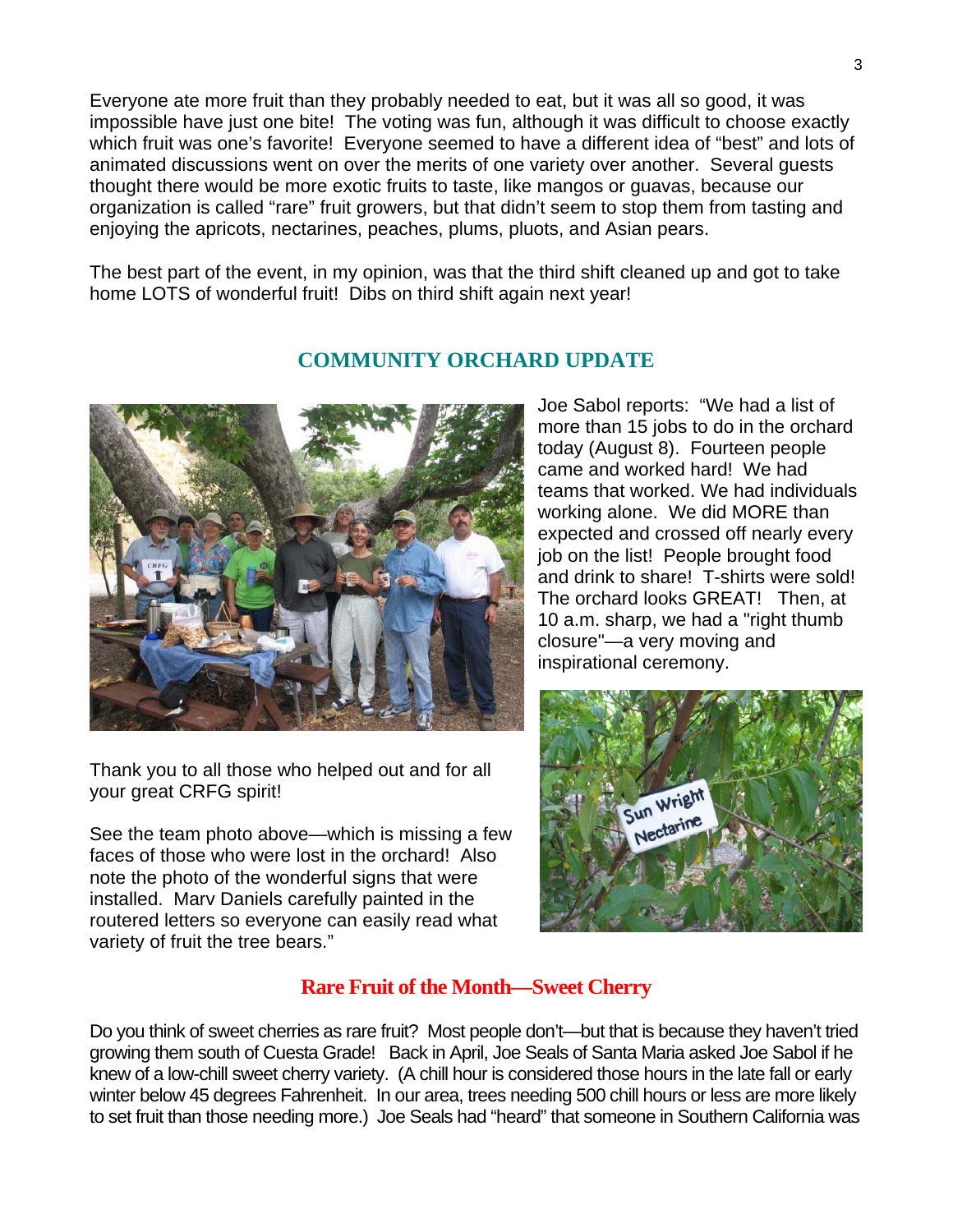growing a sweet cherry in their backyard with success, but he couldn't verify that and wondered if Joe Sabol could.

That set off a series of e-mails between Joe Sabol and several other "folks who should know" including Tom Spellman of Dave Wilson Nursery and Philip Yoshida of Cal Poly. Philip replied, "I am sorry to say that we grow cherry trees but have yet to get a crop. We will get a few sour cherries, but we either need to change varieties or give up. We grow them for teaching purposes and that's about it." That didn't sound too promising! Joe Seals certainly didn't want sour cherries growing in his backyard!



Tom Spellman wasn't too enthusiastic, either. He said, in his first note to Joe Sabol, "Joe, You know the story on sweet cherries. Most of the commodity varieties are worthless in So. Cal. A few stand outs are Lapins, Craigs Crimsons, Stellas and Royal Rainers. Lapin is by far the most reliable in low chill conditions (see photo on right) and it's self fruitful. I'm working with a couple of experimental varieties from Zaiger that look promising. They are early bloomers and both have substantial crops set at this time. Both are in their third year. There is a chance we will be able to release some for the 2008

season." Later, he reported, "Lennette, My test trees of Mini Royal and Royal Lee both set fruit this year and finished decent crops. They are early bloomers and don't cross pollinate with any other varieties. Can't tell you at this time how low chill they are but they look to be lower than anything else on the market. Fruit was ripe in May."

One home gardener advice columnist said that growing cherries in the home garden is like growing corn in the home garden—not a very efficient way to get a crop—but everyone loves the taste and they think it is worth the effort. So, Joe Seals, and any of the rest of you who want to give that **rare** fruit, the sweet cherry, a try, go with one or several of Tom's suggestions to see which one works best for you.

Of course, you will never have a crop around here to compare with that our co-chair, Art DeKleine, grows on this family farm in Michigan where he spends about half his "retirement" year taking care of the cherries and chestnuts in the orchard he and his brother have. His cherries are big and sweet and anything but rare there. However, the DeKleine family still loves them. (Photo on left is Art showing his year-and-a-half-old granddaughter, Anneke, how to "spit pits." Now that, like whistling, is a skill every girl needs!)

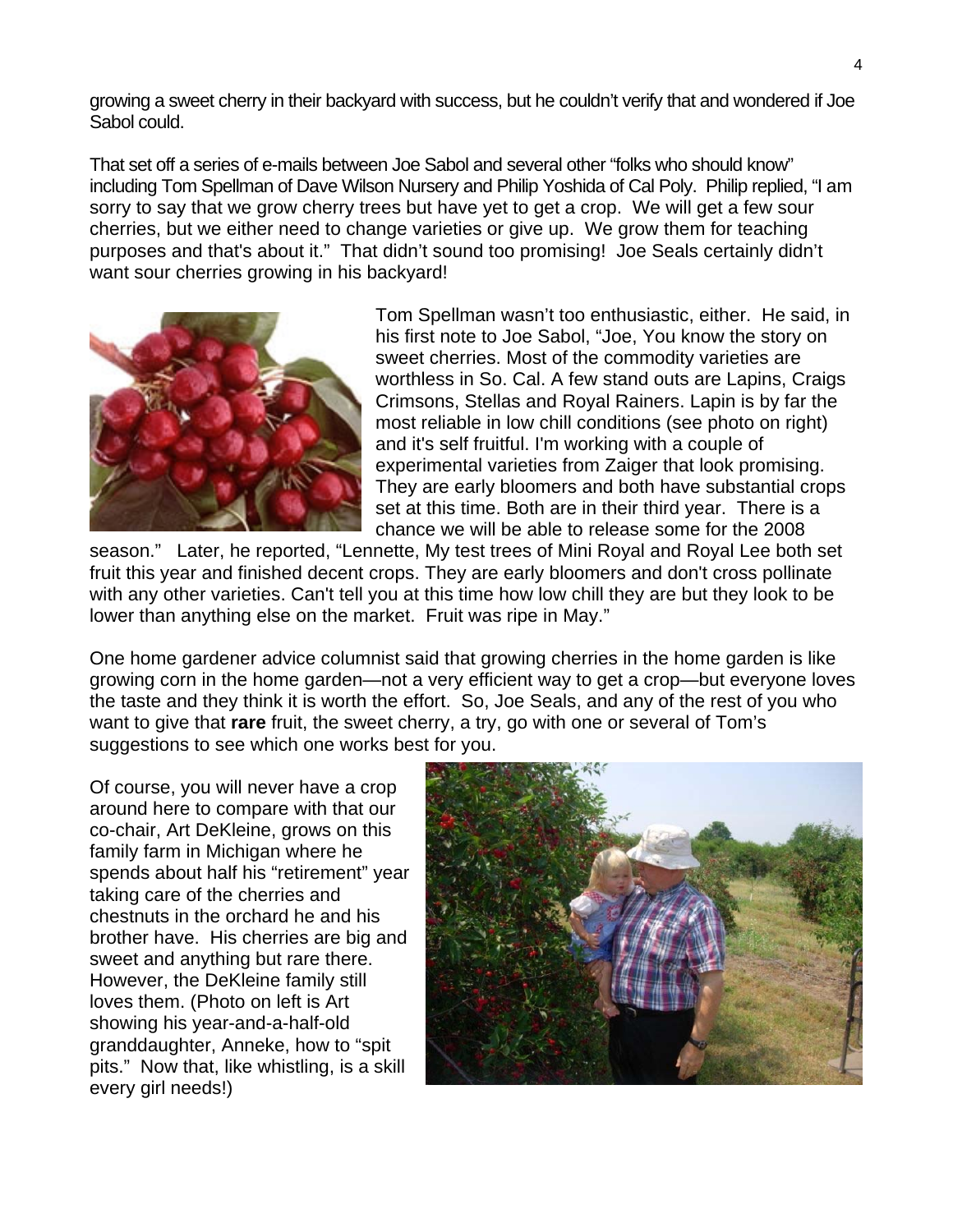#### **Homework**

Joe Sabol gave a "homework" assignment the first part of August. He said, "Dear Festival Steering Committee Members: Please go to the website ([http://www.ediblearrangements.com/Default.aspx\)](http://www.ediblearrangements.com/Default.aspx) and pick out any two of the arrangements. Practice making them for the next three weeks... Then, please make up 10 or 15 of them for the reception on Thursday afternoon, September



7, at the Sands."

I think he was kidding (right, Joe?), but George and Jane Roach took Professor Sabol's assignment seriously. They came up with a great centerpiece—although they only made one type, not two. Still, they got an A+ for their effort—which was even more amazing in view of the fact that George had suffered a mild heart attack on August 9 and had an angioplasty and stints inserted. We're so thankful you are back on your feet, George! We'll be looking for 15 of your and Jane's creations at the reception!

# **THANK YOU!**

# **Steering Committee**

**This Volunteer Steering Committee met for over a year! They dreamed first, then set goals, worked hard and provided the leadership for the Central Coast Chapter to host the Festival of Fruit 2006, The Year of the Healthful Grape!** 

**Sandy Ahearn Communisty Communisty Communisty Communisty Communisty Communisty Communisty Communisty Communisty Ron Blakey Choung Crowe Choung Crowe Choung Crowe Marv Daniels Community Community Art DeKleine Community Pete Giambalvo Mary Giambalvo Art Henzgen Doris Henzgen Larry Hollis Communist Congress Don Jeung Communist Congress Nancy Lehman Kristin Poochigian Jim Ritterbush George Roach Jane Roach Communist Evelyn Ruehr Communist Patti Schober Robert Scott Carol Scott Dorothy Seelos**  Wally Seelos **Mathem State State Swords Irene Tracy Irene Tracy Morris Tracy Communist Communist Communist Communist Communist Communist Communist Communist Communist Communist Communist Communist Communist Communist Communist Communist Communist Communist Communist Communist Communis Philip Yoshida** 

 **Joe Sabol and Pet Daniels, Co-chairs** 

In addition, the above committee was assisted in this endeavor by the following Chapter Subscribers: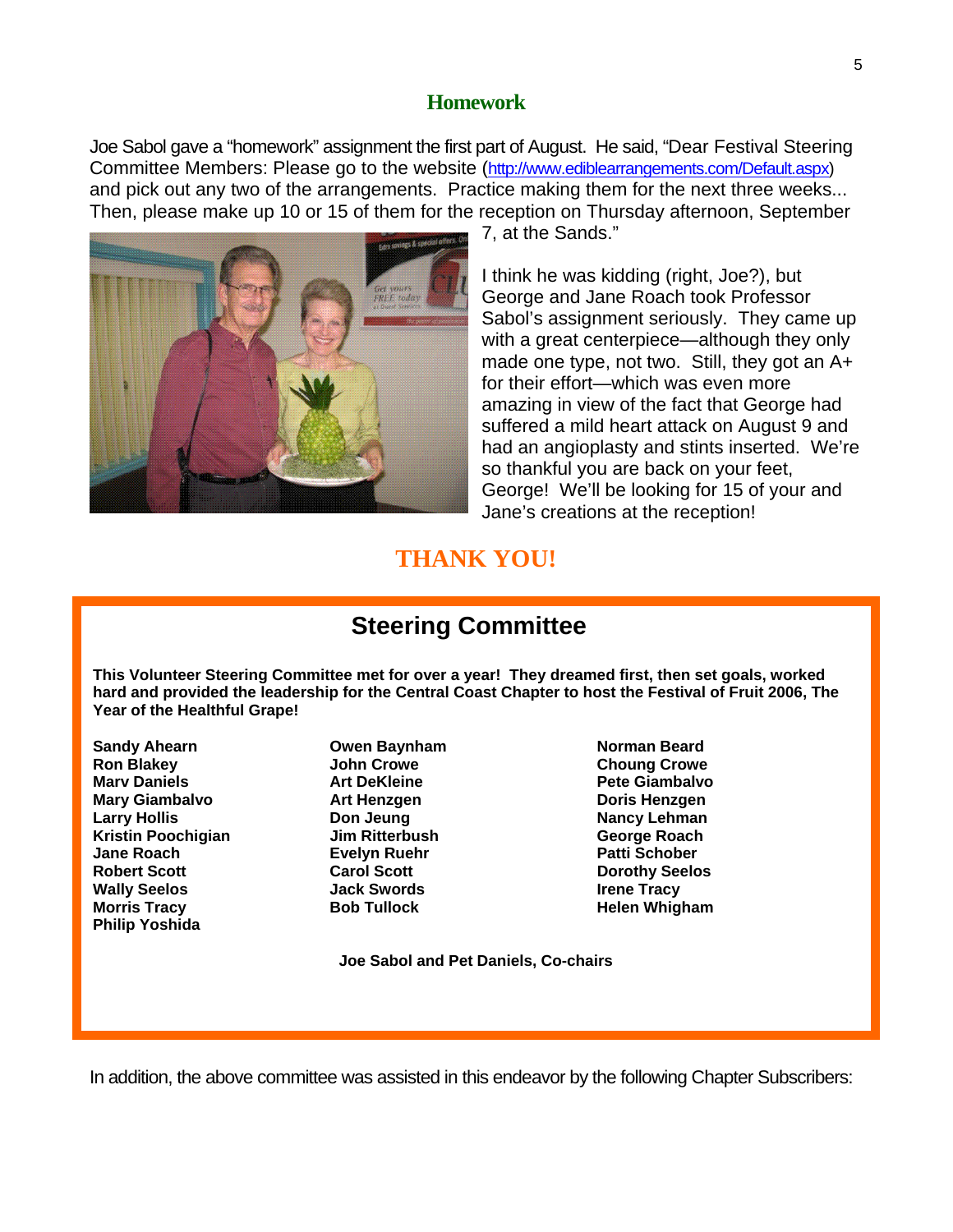**Allen, Susie; Asbell, Bob; Asbell, Dan; Atlee, Chuck; Atlee, Susan; Baker, Jane; Brynn, Jaleah; Blakely, David; Blakely, Naomi; Block, Ernie; Carl, Gene; Carter, Lark; Flores, Robert; Francis, Hunter; DeKleine, Gloria; Eberhardt, Roger; Garner, Lauren; Garbutt, Jerie; Gurney, David; Horton, Bernie; Horton, Lennette; Janetski, Paul; Johnson, Steve; Keil, Kathy; Kerwin, Bob; Kerwin, Carol; King, Al; King, Dawn; Knudsen, Steve; Kolba, Kathy; Long, Kit; Longacre, Kathy; Lopez, Art; Maislen, David; Maislen, Joan; Mathews, Lloyd; Mathews, Barbara; McShane, Steve; Middlecamp, Betty; Mounts, Billy; Mounts, Ruth; Moyer, Paul; Moyer, Marie; Nguyen, Long; Ogren, Paul; Ogren, Sandra; Overley, Lyle; Parvin, Russee; Pilj, Susan; Pirghaibi, John; Pirghaibi, Sandra; Pottratz, Dick; Pottratz, Jeanie; Rego, Liesa; Ritter, Matt; Rosenthal, Rachel; Sabol, Jill; Sherman, Steve; Swift, John; Swords, Mary Kay; Teufel, Richard; Tompkins, John; Toy, Harry; Tullock, Janet; Ulmer, David; Walton, Emory; Weaver, Jenny; Weidemeyer, Idell; Welch, Mark; Wheeler, Noel; Wilcox, David; Wilcox, Sharon; Woelfle, Mark; and Vignocci, Carmela.**

#### **Announcements**

**Welcome to Our New Chapter Subscribers:** Cara Crye, Vic Silvera, Lauren Garner, David and Sharon Wilcox, Phillip Bennie, and Gus Sundberry.

**Join the Parent Organization:** Many of our chapter subscribers are members of the Parent association and, for those of you who aren't, perhaps you **should** consider joining. With parent organization membership you receive a wonderful **color** magazine, *The Fruit Gardener***,** filled with great articles on fruit growing, news, many chapter activities and contacts. Dues are **\$30 annually** or **3 years for \$87**. Membership applications are available from **Joe Sabol**. Call him at **544-1056** if you can't find him at a meeting.

**Fruit Display Day:** A date has been set for the 2006 Fruit Display Day at UC Lindcove. The Grower's Day will be December 15 and the Homeowner's Day will be December 16. Mark your calendar now and watch this space for further information.

### **Calendar of Meetings – 2006**

Meetings are held the **second Saturday** of the month and begin at **1:30 PM** unless otherwise indicated. Bring a friend, car pool, and, for most meetings, **bring a chair** for all in your party. Pet Daniels suggests we bring our own bottled water to drink, too. What fun it is to be a member of CRFG!

**September 5-9—Festival of Fruit—**All CRFG Chapters in the state are coming! Save the dates. Official meeting starts at 1 PM on Friday, September 8 in the Chumash Auditorium on the Cal Poly Campus. We host a BBQ that evening, then workshops and speakers all day Saturday, September 9. Be there and join the fun! We will not have a "local meeting" this month—we'll be too busy with Festival planning, conducting, and cleaning up! **We need your help Thursday, Friday and Saturday, please!** 

**October 14—The Tiber Canyon Ranch — 280 W. Ormonde Rd., San Luis Obispo—**This is an olive ranch with olive tasting and an opportunity to learn of exciting ways to use olive oil